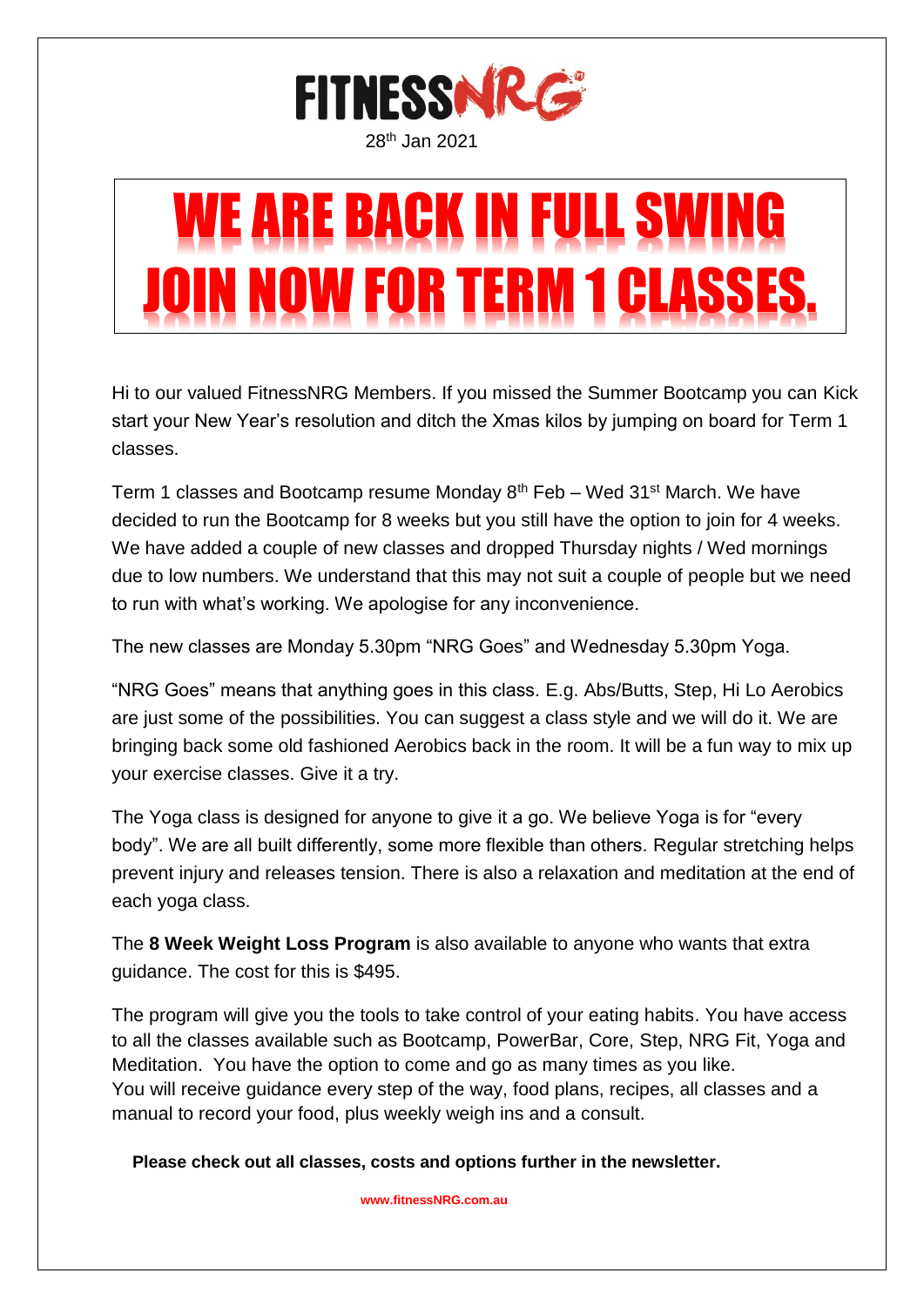# **TERM 1 PT GROUP CLASSES START MON 8 TH FEB – WED 31ST MAR**

PT group classes are an affordable alternative to one on one personal training. They are a small group providing excellent workouts. PT group classes provide weigh in checks at the start of term and at the end of term. If you don't like large groups and can't afford PT training, this is a great way of training.

Check out the UnlimitedNRG membership also, on the next page of the newsletter.

| <b>MON</b>                                                 | <b>TUES</b>                                      | <b>WED</b>                                                  | <b>THURS</b> | <b>FRI</b>     | <b>SAT</b> |
|------------------------------------------------------------|--------------------------------------------------|-------------------------------------------------------------|--------------|----------------|------------|
|                                                            |                                                  |                                                             |              |                |            |
| 5.30PM                                                     | 5.30PM                                           | 5.30PM                                                      |              |                |            |
| <b>NRG GOES</b><br>45 min<br>\$115.50<br><b>FOR TERM 1</b> | <b>POWERBAR</b><br>\$132.00<br><b>FOR TERM 1</b> | <b>YOGA</b><br><b>45 min</b><br>\$132.00<br><b>FOR TERM</b> |              | <b>FITNESS</b> |            |
|                                                            | 6.30PM                                           |                                                             |              |                |            |
|                                                            | <b>YOGA</b><br>\$132.00<br><b>FOR TERM 1</b>     |                                                             |              |                |            |

# **TERM 1 BOOTCAMP**

# **STARTS MON 8TH FEB – WED 31ST MAR**

## **COST \$220 FOR 8 WEEKS (16 X 1 HR SESSIONS)**

**Or**

## **COST \$110 FOR 4 WEEKS (8 X 1HR SESSIONS)**

Bootcamp has a variety of different training styles. Check the Bootcamp schedule on our website [www.fitnessnrg.com.au](http://www.fitnessnrg.com.au/) for current classes.

It is a great all-rounder providing NRG FIT classes which are a HIIT training class. Boxing, circuit, outdoor walks, toning with weights and core strengthening.

You do not have to be fit to jump in.

You just need to start. **!!**

| <b>MON</b>      | <b>TUES</b> | <b>WED</b>      | <b>THURS</b> | <b>FRI</b>        | <b>SAT</b>       |
|-----------------|-------------|-----------------|--------------|-------------------|------------------|
|                 |             |                 |              |                   | 8.30AM           |
|                 |             |                 |              |                   |                  |
|                 |             |                 |              | <b>OCCASIONAL</b> | <b>TRIATHLON</b> |
|                 |             |                 |              | <b>NIGHT WALK</b> | $27TH$ FEB       |
| 6.30PM          |             | 6.30PM          |              |                   |                  |
|                 |             |                 |              |                   |                  |
| <b>BOOTCAMP</b> |             | <b>BOOTCAMP</b> |              |                   |                  |
|                 |             |                 |              |                   |                  |
|                 |             |                 |              |                   |                  |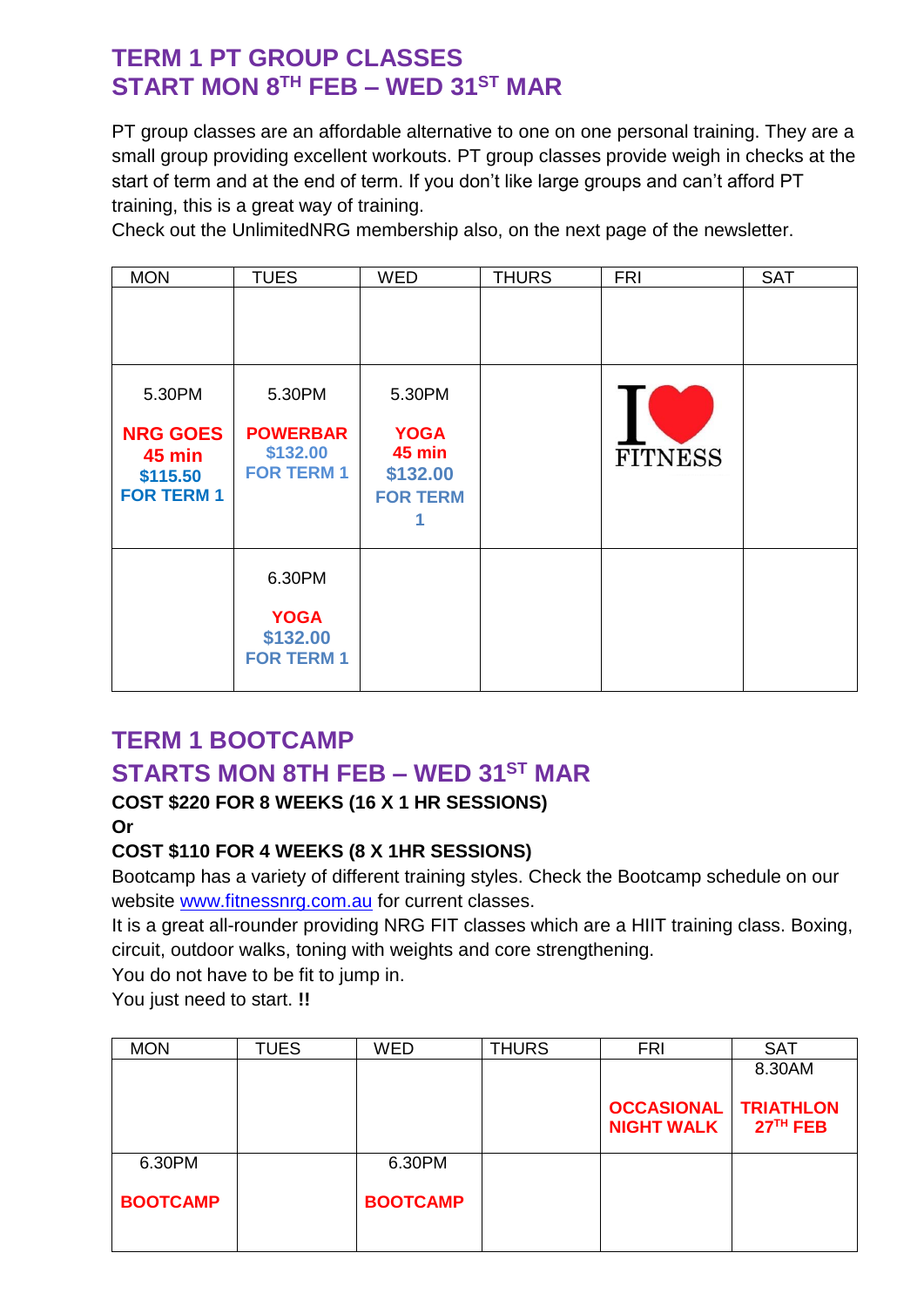# **UNLIMITED NRG TERM 1 MEMBERSHIP TERM 1 MON 8 th FEB – WED 31ST MAR**

## **COST \$320 FOR 8 WEEKS**

Unlimited NRG is a term membership. It came about for those who wanted to have a choice of classes each week choosing from Bootcamp to "NRG Goes" Classes, Powerbar, Yoga etc.

It gives you the flexibility to try everything we offer. You can jump into all of them in one week if you like. Mix it up according to your availability each week. There is no limit!

You can decide which classes to come to each week.

Unlimited NRG in Term 1 will run for 8 weeks.

## **TERM 1 UNLIMITED NRG CLASSES**

| <b>MON</b>                | <b>TUES</b>               | <b>WED</b>                | <b>THURS</b> | <b>FRI</b>                             | <b>SAT</b>                     |
|---------------------------|---------------------------|---------------------------|--------------|----------------------------------------|--------------------------------|
|                           |                           |                           |              | <b>OCCASIONAL</b><br><b>NIGHT WALK</b> | <b>TRIATHLON</b><br>$27TH$ FEB |
| 5.30PM<br><b>NRG GOES</b> | 5.30PM<br><b>POWERBAR</b> | 5.30PM<br><b>YOGA</b>     |              | <b>FITNESS</b>                         |                                |
| 6.30PM<br><b>BOOTCAMP</b> | 6.30PM<br><b>YOGA</b>     | 6.30PM<br><b>BOOTCAMP</b> |              |                                        |                                |

# LEAP INTO THE BOOTCAMP MINI TRIATHLON \*

**WHEN** SAT 27 TH FEBRUARY

**TIME** 8.30 AM

**WHERE** LYSTERFIELD LAKE PARK

**BRING** SWIMMIMG ATTIRE, BIKE,

HAT, WATER, TOWEL AND **SUNSCREEN** 



## **CATEGORIES ARE**

**SWIM APPROX** 50 – 100 METRES. You can choose one category, two or all three **BIKE** 9.5KM **RUN** 3KM (A 6KM RUN WILL BE AN OPTION FOR THOSE WHO WANT TO RUN ONLY)

*NO COST FOR FEBRUARY BOOTCAMP TROOPS, UNLIMITED NRG AND 8 WEEK WEIGHT LOSS MEMBERS \$20.00 FOR CASUAL ATTENDANCE IF NOT CURRENTLY ENROLLED IN THE ABOVE MEMBERSHIPS.*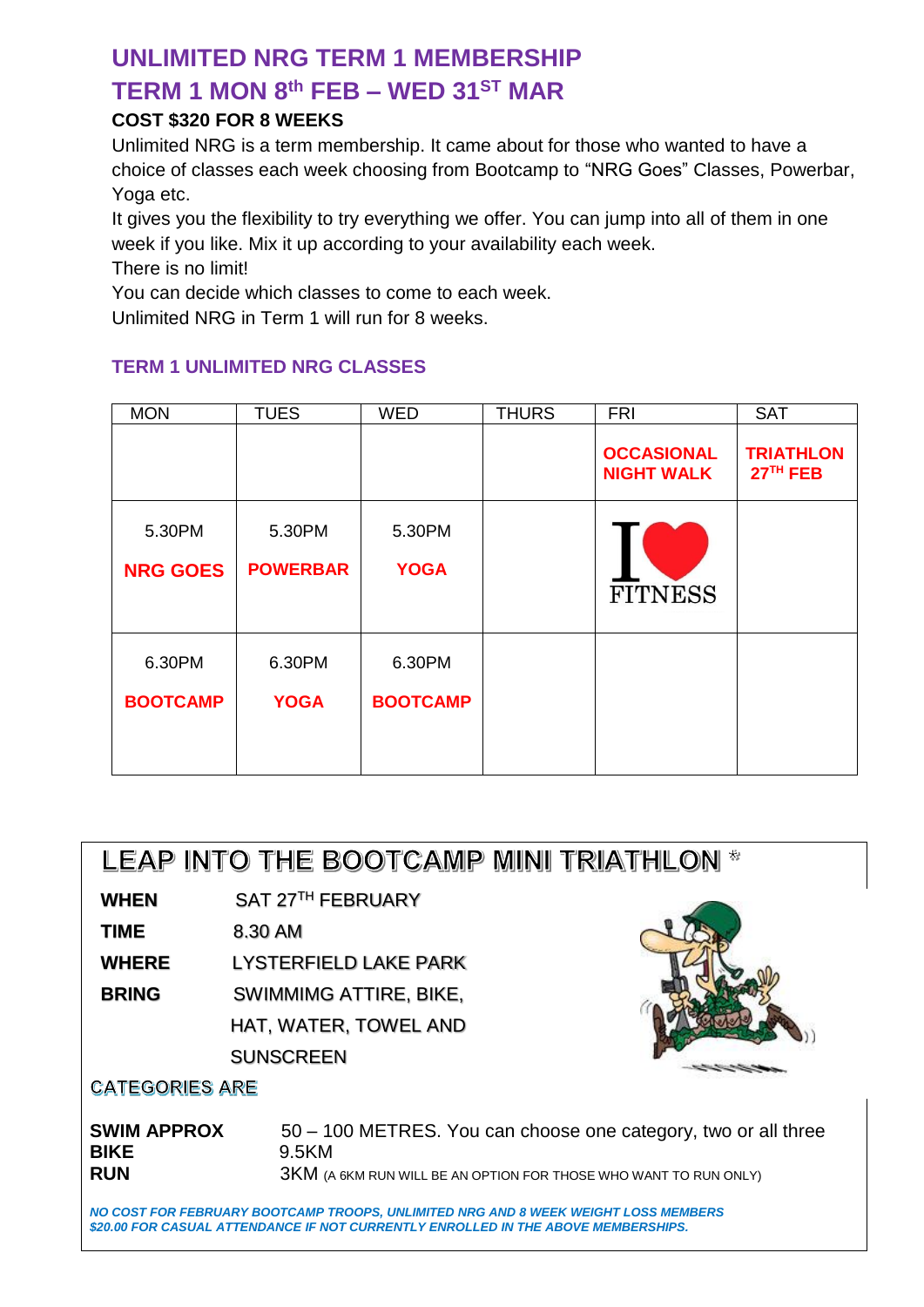All **new members** to FitnessNRG are required to undergo a 1 hr fitness assessment before commencing. The assessment involves cardio fitness testing, core strength test, upper body strength test, blood pressure and flexibility test. We also do body measurements and bioelectrical impedence analysis which reads bodyweight, body fat %, muscle mass in kg's, water %, body type, visceral fat reading and biological age. We discuss any previous or existing injuries you may have so that we can modify your exercise if needed.These assessments are a great start to anyones physical journey so that you/we can gauge improvements as you go. The assessment cost is \$60 and can be shared with a friend or family member for \$70 (\$35 each). Any member of FitnessNRG can book these at anytime.

We welcome all the new faces who have jumped into Bootcamp and to those who have started Personal Training. Remember to listen to your body and ease your way slowly to increase your level of fitness. Don't go too hard too soon.

We hope you enjoy your sessions and feel this is **"YOUR"** place to train.

# **WATER AND WHEN TO DRINK IT**

WHEN is an easy one. Your body will tell you when you need to drink, which is when you are thirsty. You need to be able to recognise the first indication of thirst as a warning that dehydration is imminent, and then act accordingly. Many people have taught themselves to ignore this feeling and may have desensitized themselves to the initial signs of thirst.

Our body requires approximately 2 litres of water per day to function at our best. When we exercise and sweat this means we need even more water to replace what is lost in perspiration.

As a general rule, you should aim to drink a glass of water :

- 1. When you get up, before you eat or drink anything else.
- 2. 10 to 15 min before each meal
- 3. Any other time when thirst strikes
- 4. We should aim carry a water bottle at all times.
- 5. Sipping water throughout the day will ensure we drink adequate amounts of water.

#### **WATER AND HYDRATION**

*One of the best ways to limit the effects of dehydration during exercise is to start ahead of the game and drink enough before it. "Checking your urine pre-exercise is an easy way to see if you're prepared," says Anthony Meade, Adelaidebased sports dietician. "If it's clear and copious, maybe you're drinking too much. If it's the colour of iced tea, you need to drink more. If it's a pale lemonade or straw colour, you're probably adequately hydrated."*

# **5 WAYS TO RUN SAFE IN HOT TEMPS**

#### **Monitor your heartrate**

Your heart rate shouldn't be going up by more than about 10 beats per minute from what it would typically be on an easy day when running. If it stays consistently higher, you may be entering a dehydrated state.

#### **Slow down to finish the session**

Most of the time, it makes more sense to slow down and get the entire run in, rather than cut it short because of the heat. Only stop short of your target distance if you experience severe cramping, dizziness or nausea, which are the warning signs of heatstroke.

#### **Listen to your hamstrings**

In most runners the first sign of dehydration is evident in the hamstrings. So pay close attention on longer runs. If your hammies start getting tighter than usual; this is a good signal you're not taking in enough electrolyte fluids.

#### **Time your drinking**

It takes 20 minutes to absorb fluid prior to exercise, and drinking large amounts quickly before you head out the door will only cause your system to flush out that fluid rather than absorb it properly. Nursing it over a 30-minute period is optimal before you hit the road.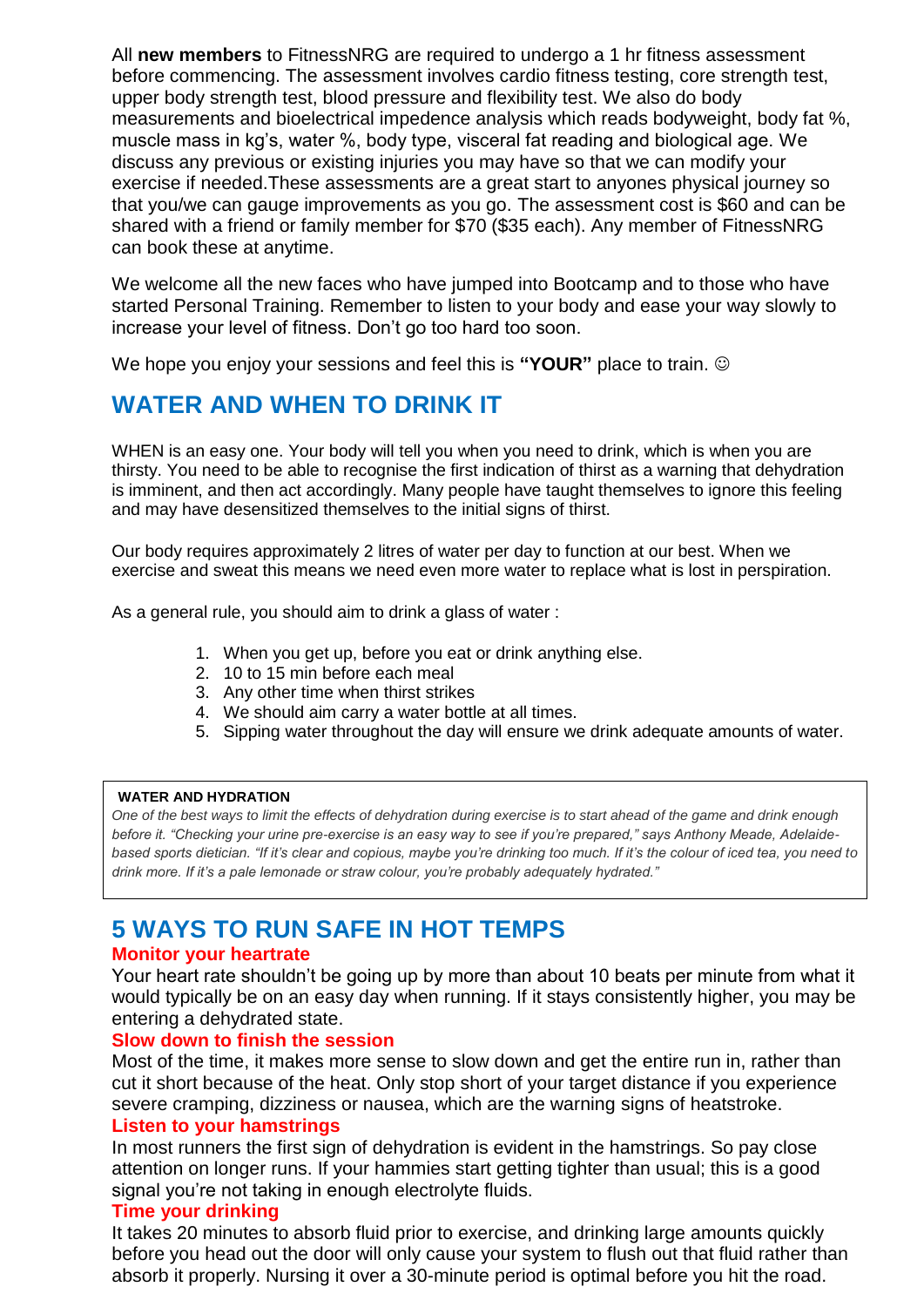# **SORE MUSCLES AND DOMS**

Sore muscles after a tough workout are common and are a normal part of athletic training. But what about that soreness that hits you a day or two after your workout? They weren't that sore a few hours after your workout or even the night before and the pain is different to that experienced during exercise or to that of an injury such as a [muscle](https://stretchcoach.com/articles/scar-tissue/) strain.

These sore muscles are a result of DOMS (Delayed Onset Muscle Soreness).

## **What is DOMS?**

DOMS, or Delayed Onset Muscle Soreness is a

condition that causes moderate to extreme muscle pain and stiffness, and affects muscles 24 to 48 hours after physical activity.

The sore muscles are in response to any unusual exertion during exercise or an activity that your body is not used to, and the body's attempt to adapt to the increased physical demands.

Ironically, this adaptation process produces greater stamina and strength in the muscles as they recover and build in growth and size (muscle hypertrophy). In other words, sore muscles are usually an indication that they are getting stronger, leading to greater fitness.

*Warning: Don't overdo it! Be sure that the muscle soreness is only moderate and that it has been caused by exercise, not by muscle overuse or injury. This is important when considering what you need to do for sore muscle relief. Any sore muscle treatment as a result of DOMS should work with the adaption process rather than against it.*

## **The Principle of Adaptation**

Adaptation is the ability of the body's muscles to adjust to changing physical demands. This process enables you to coordinate muscle movement and to develop sports skills. By repeatedly practicing the same physical activity, it becomes second-nature and easier to perform. Only in the early stages of the activity, when it is relatively new to you, does muscle soreness or DOMS usually occur.

## **What Causes Sore Muscles and DOMS?**

Muscles experience physical stress when we exercise. Certain factors challenge the adaption process, which can ultimately cause moderate muscle damage and soreness as opposed to unnecessary pain or injury. These factors include:

- Exercising too hard in the early stages of a physical training program can place unfamiliar stress on the muscles.
- Taking on a physical activity too strenuous for your fitness level.
- Overtraining by overdoing a physical activity, over-exerting yourself physically or doing too much too quickly.
- Failure to warm-up, cool-down and stretch before and after exercise can lead to muscle soreness or even injuries.
- Chemical agents being released from damaged muscles during physical exertion to irritate pain receptors.
- Increased blood flow to the muscles during physical exertion to cause swelling and irritation to pain receptors.



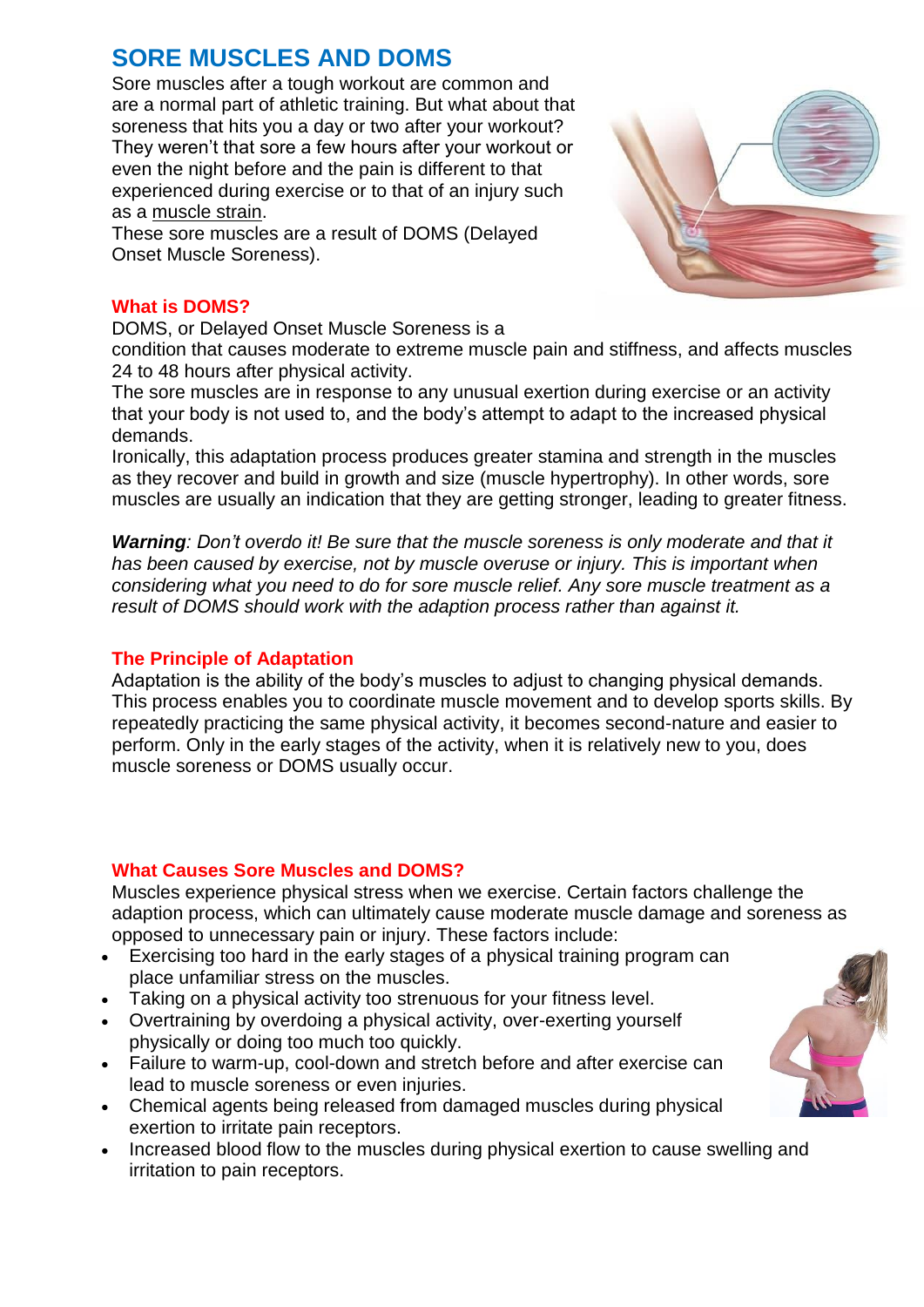#### **Why Do Muscles Get Sore?**

It is natural for your muscles to feel sore the next day after exercising. By increasing the intensity, you increase the stress on your muscles. The sore muscles then need to recover to increase their endurance and strength. So basically, muscle recovery leads to improved muscle function. Let's look at this process in greater detail.

By exercising hard, you stress your muscle tissue beyond what it is used to. Your muscles begin to burn, which indicates muscle damage. Because of this damage, your muscles feel sore the next day. Muscle soreness is delayed because damage to the muscles consists of **small microscopic tears** in the muscles after they have undergone lengthening (eccentric) contractions. Inflammation sets in after 24 to 48 hours, which then causes the soreness.

Muscle biopsies taken immediately after physical exertion show disruption of z-band filaments holding the muscle fibres together as they slide over each other during a contraction. Next-day muscle soreness (DOMS) is solely caused by damage to the muscle fibres themselves.

It used to be thought that DOMS was caused by a build-up of lactic acid in the muscles. Lactic acid in the muscle's tissue is completely washed out 30 to 60 minutes after physical activity. With most muscle soreness occurring 24 to 48 hours after exercising, the cause of sore muscles cannot be lactic acid build up in the muscles.

### **Can You Prevent Sore Muscles?**

You can only prevent sore muscles by doing everything at the same pace and intensity as you have always done it, which is basically unnatural. Muscles must be stressed enough to strengthen them but not too much to cause them injury. Normal healthy muscles need to be tested through physical activity so if you're looking to improve your performance or get fitter, faster and stronger, sore muscles cannot be prevented or avoided. Here are some tips to get sore muscle relief and help you prevent, or at least minimize, the type of sore muscles that cause injury.

- Warm up properly before any physical activity.
- Gradually increase either the intensity or the duration of your workout, not both at once.
- Be aware of your fitness level and don't overtrain, particularly in the early stages of any exercise routine.
- Use correct posture and positioning when exercising.
- Don't increase both intensity and duration during the same week.
- Finish your exercise session with a thorough cool-down and stretch.

## **Sore Muscle Treatment Tips**

The only "cure" for sore muscles is time for them to recover and heal. No-one has discovered a panacea for DOMS yet but there are remedies that have proved to be of some help in the recovery process. These include ice, rest, anti-inflammatory medication, massage and heat treatment. To reduce sore muscles and get relief;

- Wait for the muscles to heal before working at the same level that originally caused the muscle soreness.
- Move the sore muscles slowly and easily until they return to their normal state.
- Work below your previous intensity until their strength returns.
- Gradually warm up your muscles to increase the flow of oxygen and nutrients to the muscles before you work them. Your joints will also become less stiff and your body better adapted to the demands of the exercise.
- Stay hydrated.
- Keep your muscles fuelled with good nutrition and good dietary habits.
- Give your body time to recover properly so that it can adapt slowly to your improved levels of performance.
- Massage and foam rolling will reduce muscle soreness by stimulating the neutrophils (white blood cells that fight inflammation).
- Relaxing in the pool, a hot tub or a salt bath for 15 minutes will reduce muscle tension.
- Include regular flexibility training as part of your long term exercise program.